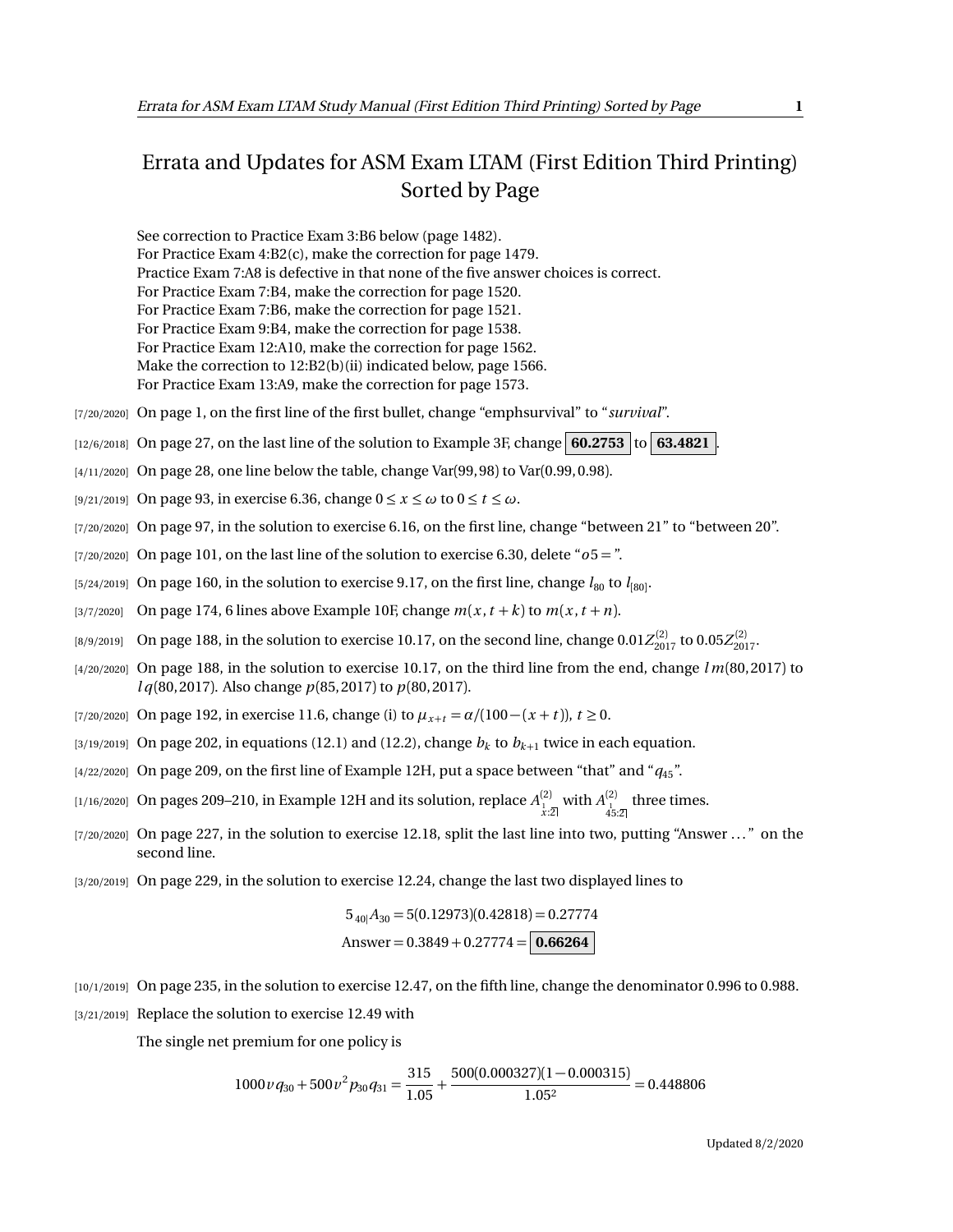The expected size of the fund at the end of two years with this premium is zero, by the definition of the single net premium; the single net premium is the expected present value of the benefits. The actual size of the fund is obtained by recursion. Let  $F_t$  be the fund at time  $t$ .

$$
F_1 = 448.806(1.07) - 1000 = -519.778
$$
  

$$
F_2 = -519.778(1.069) - 500 = \boxed{-1055.643}
$$

- [1/14/2020] In the alert box, the SOA 283 sample questions no longer exists. The material in this lesson won't help you much with the current sample questions.
- $[4/25/2020]$  On page 293, three lines after the solution to Example 15J, change " $x > n$ " to " $t > n$ " and change "between *x* and *n*" to "between *t* and *n*".
- [7/20/2020] On page 302, in the solution to exercise 15.16, on the second line, change the exponent on  $\left(\frac{40-t}{40}\right)$  from 0.5 to 0.3.
- [10/15/2019] On page 308, in Example 16B(iii), change t% to 5%.
- $[10/15/2019]$  On page 336, in the solution to Example 17A, on the second line change  $q_{47}$  to  $q_{67}$ . On the third line change  $q_{48}$  to  $q_{68}$ .

[10/17/2019] On page 358, on the first line, change  ${}_{20}E_{85}$  to  ${}_{20}E_{65}$ .

[8/7/2019] On page 379, in the solution to exercise 19.39, replace the last two lines with

$$
30| \ddot{a}_{30} = 30 E_{30} \ddot{a}_{60} = (0.22420)(14.9041) = 3.3415
$$

$$
P = \frac{200_{30} | \ddot{a}_{30}}{1 - A_{30.30}^1} = \frac{(200)(3.3415)}{1 - 0.01190} = \boxed{676.35}
$$

[10/22/2019] On page 401, on the second line of the second paragraph, change equation (20.2) to equation (20.1).

 $(4/18/2020]$  On page 403, on the seventh line from the bottom, delete  $v^n$ . Replace the sentence beginning "let  $I = 0$ if  $T_x \leq n''$  with

But consider the *conditional* variable  $Y | T_x > n$ . Now that survival to time *n* is guaranteed, this variable is  $v^n \bar{a}_{\overline{T_{x+n}}}$ . And of course the conditional variable  $Y | T_x \le n$  is the constant 0. For convenience, let  $I = 0$ if  $T_x \leq n$  and 1 otherwise.

On the third line from the bottom, replace  ${}^2\bar{A}_x - \bar{A}_x^2$  with  ${}^2\bar{A}_{x+n} - \bar{A}_{x+n}^2$ . Make the same correction to the third line on page 404.

- [12/15/2019] On page 460, in the solution to exercise 23.4, 2 lines after the timelines, put a period before "Adding".
- [7/21/2020] On page 464, in the solution to exercise 23.19, 4 lines before the end, change  $\ddot{a}_{67:\overline{2}|}$  to  $\ddot{a}_{67:\overline{3}|}$ .
- [10/31/2019] On page 468, two lines above Example 24A, delete the words "used to".
- [5/24/2019] On page 478, in the solution to exercise 24.13, this solution is based on the old Illustrative Life Tables, which has interest functions at 6%. The current Standard Ultimate Life Table gives interest functions at 5%, so you would have to calculate all interest functions from first principles if you did not have the Illustrative Life Tables available.
- [1/15/2019] On page 499, in exercise 26.12, delete the answer choices.
- [7/21/2020] On page 508, in the solution to exercise 26.14, on the second line, change −0.2 to −0.02. On the third line, change 0.2 to 0.02.

[10/30/2019] On page 508, replace the solution to exercise 26.18 with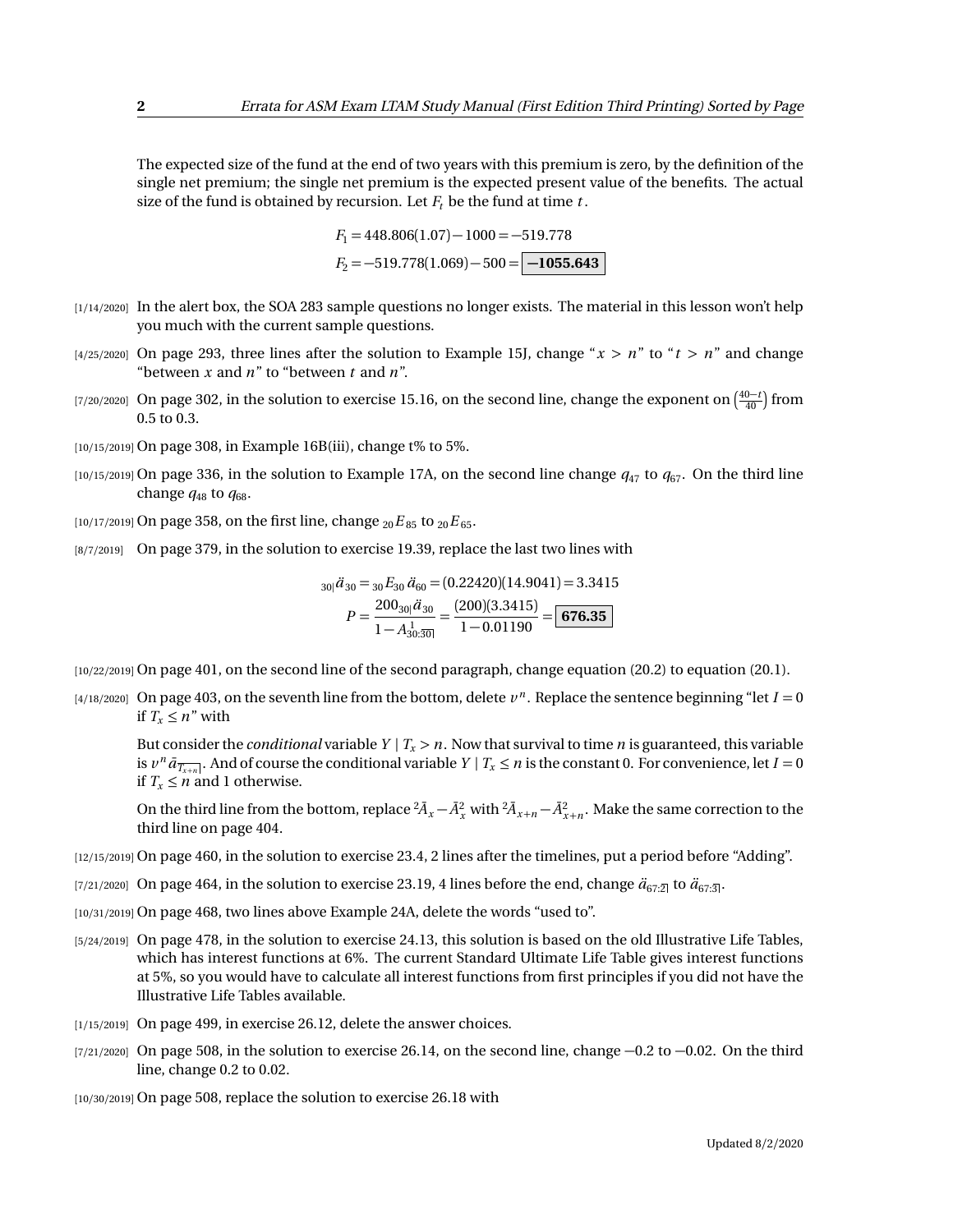The EPV of the special insurance is

$$
A_{30:20}^{1} + 5(A_{30} - A_{30:20}^{1})
$$

We calculate this expression. In the Standard Ultimate Life Table,  $A_{30} = 0.07698$ , and

$$
A_{30:20}^{1} = A_{30:20} - 20E_{30}
$$
  
= 0.37900 - 0.37254 = 0.00646  
EPV of insurance = 0.00646 + 5(0.07698 - 0.00646) = 0.35906

We calculate the expected present value of a premium annuity of 1 for 20 years, 5 for 15 years afterwards. In the Standard Ultimate Life Table,  $\ddot{a}_{30:20} = 13.0410$ .

> EPV of annuity =  $\ddot{a}_{30:\overline{20|}} + 5(\ddot{a}_{30:\overline{35|}} - \ddot{a}_{30:\overline{20|}})$  $= 13.0410 + 5(17.0537 - 13.04101) = 33.1045$

The initial annual net premium is therefore  $0.35906/33.1045 = 0.01085$ 

- [11/3/2019] On page 531, in the solution to exercise 27.25, on the sixth line, delete the answer key **(E)**. No answer choices are provided for this question.
- [11/3/2019] On page 536, in Example 28C, add

(v) Deaths are uniformly distributed between integral ages.

The values for  $\alpha$ (4) and  $\beta$ (4) in the solution were taken from the old exam tables; current tables give those functions at 5%.

[5/10/2020] On page 540, replace the fifth line before the end of the solution to exercise 28.2 with

 $\alpha(12) = 1.00020$   $\beta(12) = 0.46651$ 

To be consistent, three lines before the end of the solution, replace 1.000197 with 1.00020 and 0.466506 with 0.46651, although the more precise values are correct.

[11/6/2019] On page 573, replace the solution to exercise 30.10 with

The expected present value of benefits and expenses not a percentage of premium is

 $1000(A_{40:20} - 20E_{40}) + 5 + 5\ddot{a}_{40:20}$  $= 1000(0.38126 - 0.36663) + 10 + 5(12.9935) = 84.5975$ 

The expected present value of a payment of 1 per year for 10 years minus 29% in the first year and 9% in the other 9 years is

$$
0.91 \ddot{a}_{40:\overline{10}} - 0.20
$$
  
= 0.91(8.0863) - 0.20 = 7.158533

The quotient is  $84.5975/7.158533 = 11.8177$ .

- [7/21/2020] On page 595, on the first line of Example 32A, add "insurance" after "endowment".
- [7/21/2020] On page 601, on the second-to-last line of exercise 32.17, add "insurance" after "endowment".
- [4/25/2020] On page 618, on the sixth and seventh lines of the solution to Example 33G, change 58.0944 to 47.3396 (once on each line).
- [2/4/2020] On page 625, in the solution to exercise 33.5, on the second line from the end, change  $\ddot{a}_{\overline{10}}$  to  $\ddot{a}_{\overline{17}}$ .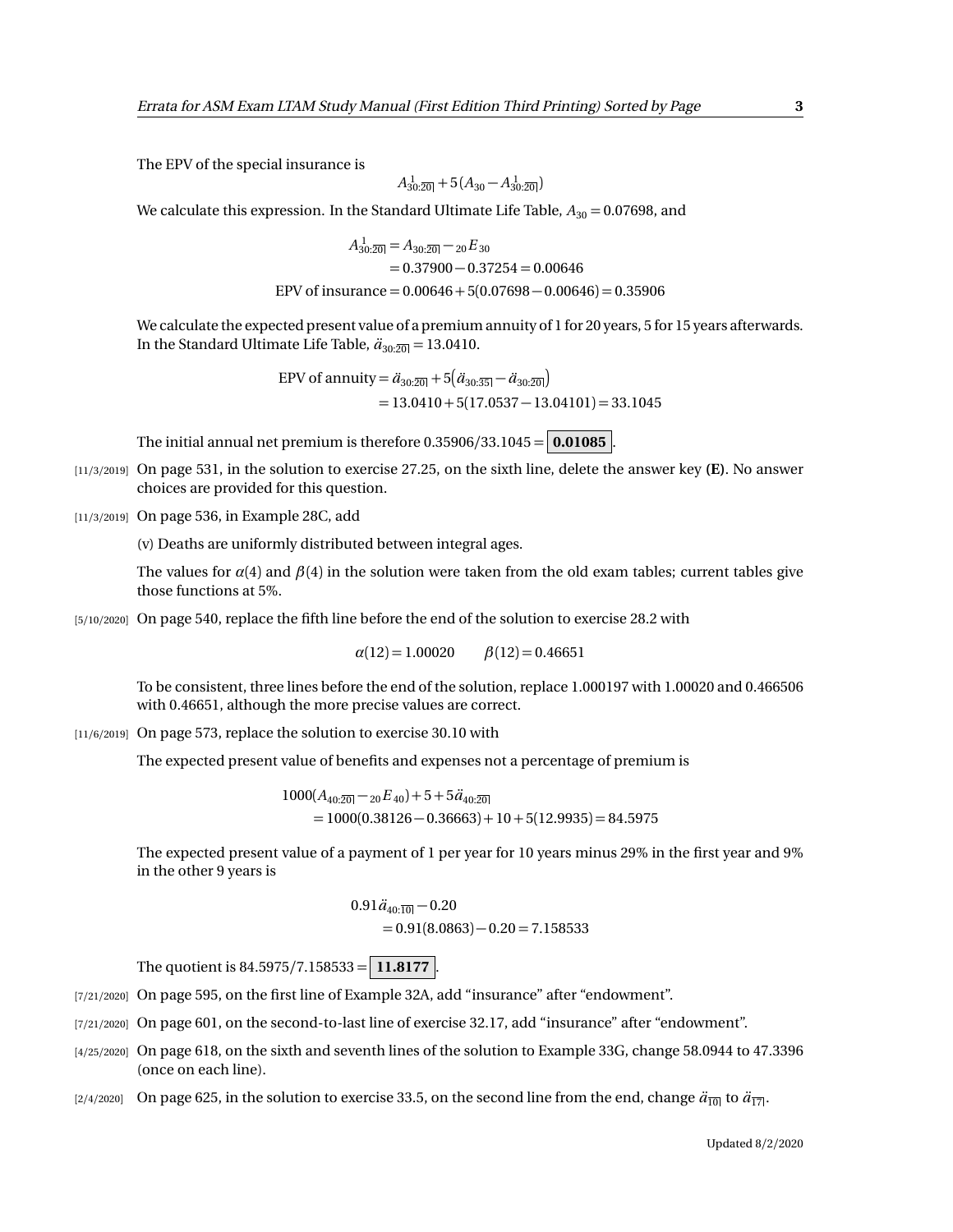[1/26/2019] On page 628, in the solution to exercise 33.19, replace the last four lines with

The present value of the death benefit is  $1.05<sup>-43.1290</sup> = 0.121935$ . The present value of a unit annuity-due certain for 44 years (since it is a discrete annuity) is (<sup>1</sup> <sup>−</sup> 1.05<sup>−</sup><sup>33</sup>)*/*(0.05*/*1.05) = 18.54591. Therefore, the premium is

$$
0.121935 - 18.54591\pi_b = -0.1
$$

$$
\pi_b = \frac{0.1 + 0.121935}{18.54591} = \boxed{0.011967}
$$

[5/13/2020] On page 632, one line above Example 34B, change 14.249 to 14.239.

- [7/21/2020] On page 648, in the solution to exercise 35.15, on the last line, change **(AD)** to **(A)**.
- [5/17/2020] On page 654, in the solution to Example 36E part 2, on the fourth line, change 0.88392 to 0.77382.
- [5/18/2020] On page 707, in the solution to Example 39C, on the fourth line, change *E* to *e* .
- [6/20/2020] On page 713, in the solution to exercise 39.1, three lines before the end, change the numerator of the fraction from  $0.864048 - 746876^2$  to  $0.746876 - 0.864048^2$ . And change the final answer from  $0.000259$ to 0.00259.

 $_{[11/18/2019]}$  On page 718, in the solution to Quiz 39-1, on the second line, change  $_{t}q_{_{X}}$  to  $_{k|}q_{_{X}}$ .

 $[11/22/2019]$  On page 725, on the second line, change "time  $t$ " to "time  $k$ ".

- [4/2/2019] On page 725, in Example 40F, on the third line, change "6% interest" to "5% interest".
- [4/19/2020] On page 732, in the box before exercise 40.10, replace the bottom two lines with

| $1000P_{68} = 34.12$     | $\ddot{a}_{68:20} = 12.294465$ |
|--------------------------|--------------------------------|
| $1000A_{68:20} = 527.14$ | $\ddot{a}_{85:3} = 2.721092$   |

- [7/21/2020] On page 745, in exercise 40.60(b), on the second line, change "annual net premium" to "net level annual premium".
- [4/19/2020] On page 751, replace the solutions to exercises 40.10–40.13 with the following:

40.10 Calculate this prospectively.

$$
{}_{17}V = 1000 (A_{85:\overline{3}}) - P_{68} \ddot{a}_{85:\overline{3}})
$$
  
\n
$$
A_{85:\overline{3}} = 1 - d \ddot{a}_{85:\overline{3}} = 1 - \left(\frac{0.04}{1.04}\right) (2.721092) = 0.895343
$$
  
\n
$$
{}_{17}V = 1000(0.895343) - 34.12(2.721092) = 802.50
$$

40.11 Calculate this recursively. Even though we are using a 4% interest rate, we still refer to the Standard Ultimate Life Table to obtain mortality rates. From the Standard Ultimate Life Table, we use  $q_{68} = 0.008297$  for the first recursion and  $q_{69} = 0.009294$  for the second recursion.

$$
_1V = \frac{(34.12)(1.04) - 8.297}{1 - 0.008297} = 27.4153
$$

$$
_2V = \frac{(27.4153 + 34.12)(1.04) - 9.294}{1 - 0.009294} = \boxed{55.22}
$$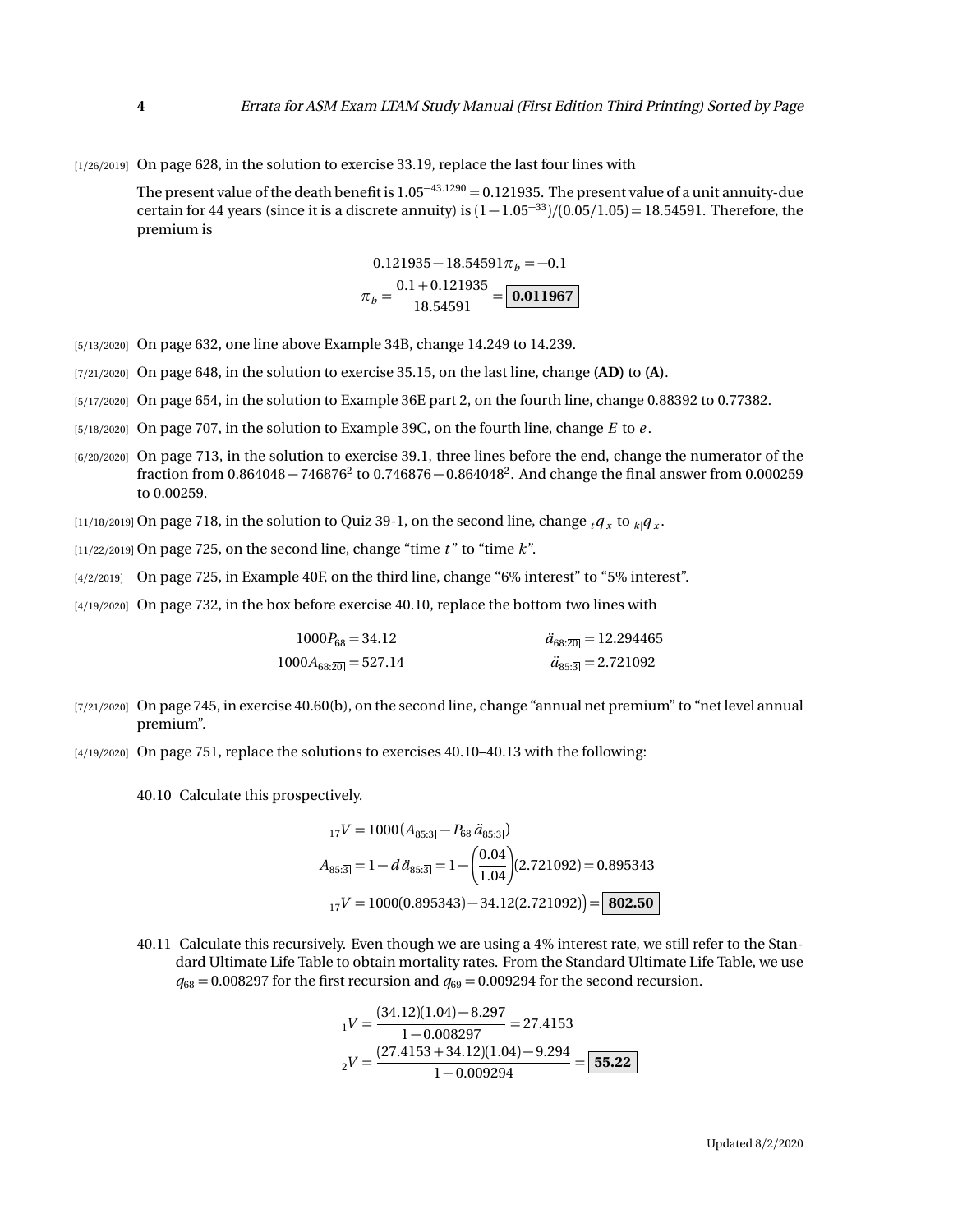40.12 From the Standard Ultimate Life Table, we use  $q_{73} = 0.014664$  to go from  $5V$  to  $6V$ .

$$
\frac{(140.42 + \pi_5)(1.04) - 0.014664(1000)}{1 - 0.014664} = 190
$$

$$
\pi_5 = \frac{190(1 - 0.014664) + 14.664}{1.04} - 140.42 = 53.69
$$

40.13 The expected present value of the premiums is 34.12(12.294465) plus the expected present value of the extra 270 − 34.12, or <sup>5</sup>*E*68(270 − 34.12), which we compute using the Standard Ultimate Life Table. We compute <sub>5</sub> $E_{68}$  by taking the value from our tables (0.74305) and multiplying it by (1.05*/*1.04) 5 to convert it from 5% to 4%:

$$
{}_{5}E_{68} = 0.74305 \left(\frac{1.05}{1.04}\right)^{5} = 0.77947
$$
  
PVPrems = (34.12)(12.294465) + 0.77947(270 - 34.12) = 603.3475

The EPV of the benefits must match this. The EPV of the standard benefits of 1000 is 1000 $A_{68:20}$  = 527.14. The excess of the present value of premiums over this, 603.3475−527.14 = 76.2075, must be the EPV of the extra death benefit, which is  $\left(15|q_{68}/1.04^{16}\right)\left(b_{16}-1000\right)$ . From the Standard Ultimate Life Table,

$$
{}_{15|}q_{68} = \frac{l_{83} - l_{84}}{l_{68}} = \frac{67,614.6 - 64,506.5}{92,706.1} = 0.033526
$$

Then

$$
\frac{15|\cancel{q_{68}}}{1.04^{16}}(b_{16} - 1000) = 76.2075
$$
\n
$$
b_{16} - 1000 = \frac{76.2075(1.04^{16})}{0.033526} = 4257.42
$$
\n
$$
b_{16} = \boxed{5257.42}
$$

[7/21/2020] On page 758, in the solution to exercise 40.41, replace the last line with

$$
_{19}V = \frac{176.4470 + 5.288}{1.05} - 6.78 = \boxed{166.30}
$$

[2/5/2019] On page 762, in the solution to exercise 40.61, change the last line to

$$
G = \frac{6.4263}{3.4869} = \boxed{1.8430}
$$

Change the last line of the solution to exercise 40.62 to

$$
_1V^g = \frac{(1.8430(0.3) - 1.2 - 1)(1.05) - 0.527}{1 - 0.000527} = \boxed{-2.2576}
$$

[7/21/2020] On page 776, in the solution to exercise 41.15, replace the last displayed line with

$$
_{15}V^{\text{mod}} = 235.24 - (7.0638)(4.5268) - (6.5586)(11.5331) = \boxed{127.62}
$$

[11/28/2019] On page 779, on the last line, change 0.166770 to 0.16770.

[12/1/2019] On page 814, 8 lines from the bottom of the page (first line of item 1), change "vary" to "very".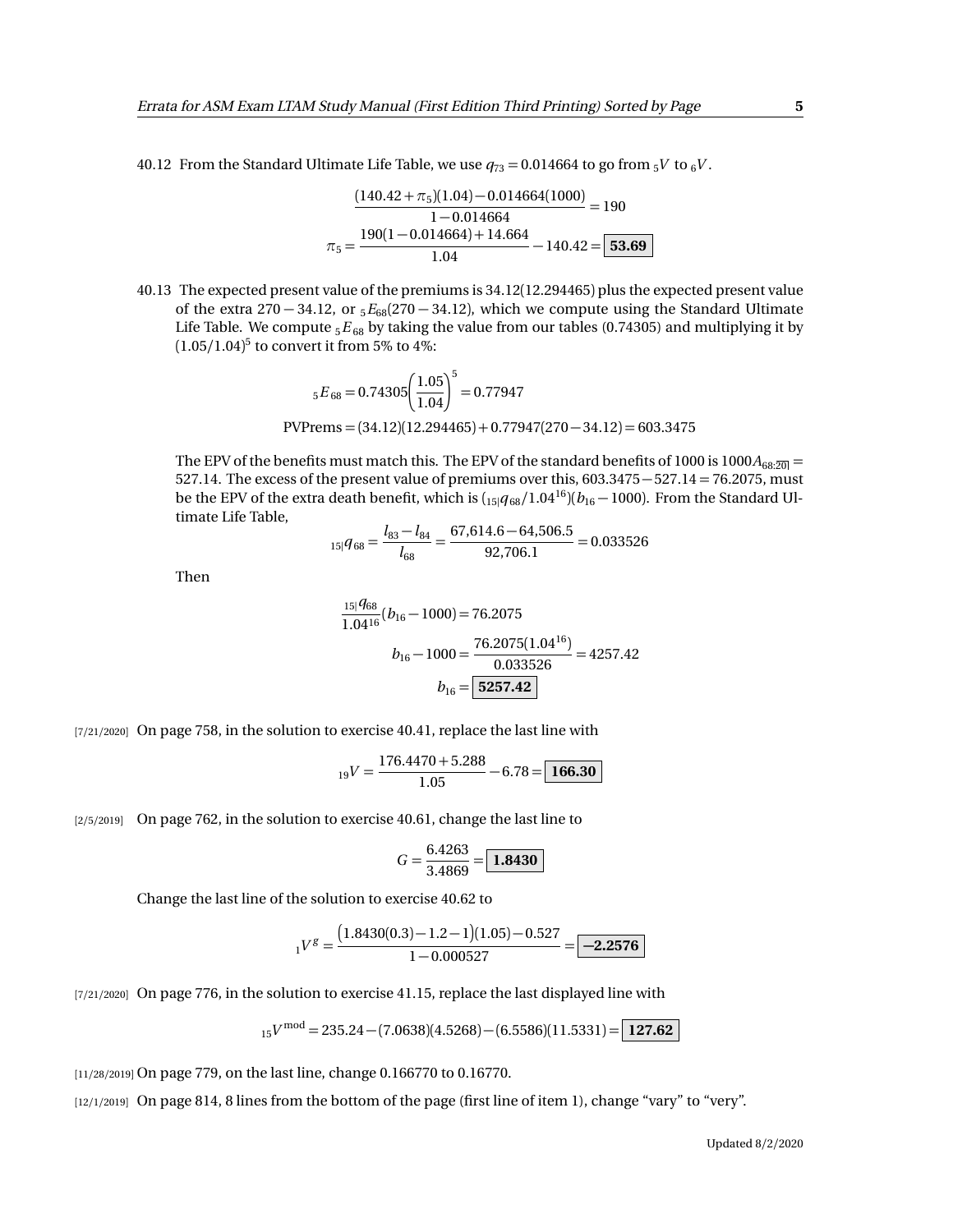$_{[10/22/2019]}$  On page 822, in the solution to exercise 44.9, on the last line, change  $_{2}p_{[x]+2}^{11}$  to  $_{2}p_{[x]+1}^{11}$ .

[4/4/2019] On page 848, replace Example 46F and its solution with:

EXAMPLE 46F Using the Sickness-Death Model at  $i = 0.05$ , calculate the expected present value of a temporary 10-year continuous annuity paying 1 per year while in state 0 for someone age 55 currently in state 0.

SOLUTION: We start with a whole life annuity and subtract a 10-year deferred whole life annuity. After 10 years the person may be in state 0 or state 1, and we must consider the EPVs of annuities on individuals age 65 in either state.

$$
{}_{10|}\bar{a}_{55}^{00} = \nu^{10}({}_{10}\nu^{00}_{55}\bar{a}_{65}^{00} + {}_{10}\nu^{01}_{55}\bar{a}_{65}^{10})
$$
  
= 
$$
\frac{(0.74091)(6.6338) + (0.11682)(0.0395)}{1.05^{10}} = 3.0202
$$
  

$$
\bar{a}_{55:\overline{10|}}^{00} = 10.1228 - 3.0202 = \boxed{7.1026}
$$

[4/4/2019] On page 852, change the first displayed line of Subsection 46.3.2 to

$$
A_{x:\overline{n}}^{ij} = A_x^{ij} - v^n \sum_{k=0}^p n p_x^{ik} A_{x+n}^{kj}
$$

- [4/4/2019] On page 852, regarding Subsection 46.3.3, note that this method is only a time-saver if the value of the insurance or annuity in the second state is a constant. This is usually true only if the insurance or annuity is whole life and the force of transition out of the state is constant.
- [2/27/2019] On page 852, change the solution to Example 46L to

The actuarial present value for a direct transition from state 0 to state 2 (not going through state 1) is

$$
\int_0^\infty e^{-0.06t} e^{-0.12t} (0.10) dt = \frac{10}{18} = \frac{5}{9}
$$

To calculate the actuarial present value for a transition to state 1 and then to state 2, we first calculate  $\bar{A}_x^{12}$ . In state 1, we have the alive/dead model. When the force of mortality is constant,

$$
\bar{A}_x^{12} = \frac{\mu}{\mu + \delta} = \frac{0.03}{0.03 + 0.06} = \frac{1}{3}
$$

Now treat the insurance as an insurance for transition from state 0 to state 1 that pays 1/3 upon transition.

$$
\bar{A}^{01}_x = \int_0^\infty e^{-0.06t} e^{-0.12t} (0.02) \, \mathrm{d}t = \frac{2}{18} = \frac{1}{9}
$$

Then the actuarial present value of the insurance for transition to state 2 through state 1 is  $\left(\frac{1}{3}\right)\left(\frac{1}{9}\right) = \frac{1}{27}$ . Total actuarial present value of the insurance is  $5/9 + 1/27 = 16/27$ .

- [6/1/2020] On page 853, in the solution to Example 46M, in part 2, change the final answer from 18,282.4 to 18,122.4. On the last line of the solution, which is on page 854, change 18,282.4 to 18,122.4 and change 7,786 to 7,946.
- $_{[4/7/2019]}$  On page 854, on the third displayed line,  $(1+i)^h$  is missing from the left side. Change the line to

$$
{}_{t}V^{(1)}(1+i)^{h} = {}_{h}P_{x+t}^{11}(hB_{t+h}^{(1)} + {}_{t+h}V^{(1)})
$$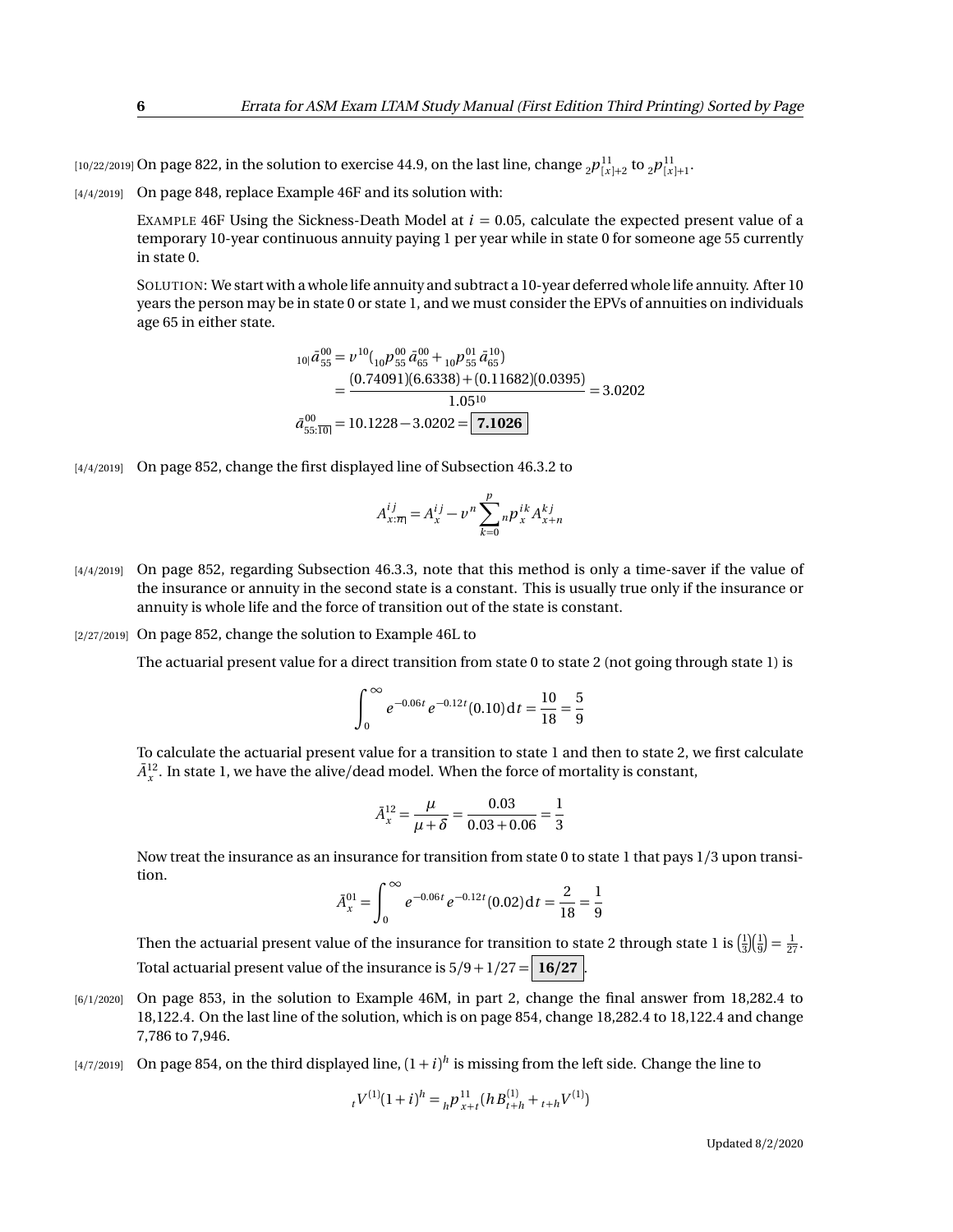[7/21/2020] On page 856, in exercise 46.1, all annuities should be continuous. Therefore the question should read

A Markov chain has three states: Healthy (0), Sick (1), and Dead (2). Movement between states follows the Sickness-Death model and  $i = 0.05$ .

A 10-year deferred continuous whole life annuity on a healthy person age 55 pays 10,000 per year starting at age 65 as long as the annuitant is alive. Premiums are payable continuously for 10 years as long as the annuitant is healthy.

Calculate the annual net premium.

[7/21/2020] On page 867, on the third line, replace 5.2031 with 7.1026. This affects the rest of the solution. Also replace every  $\ddot{a}$  with  $\ddot{a}$ . There are six  $\ddot{a}$ s. The corrected solution to the exercise is

The EPV of 1 per year of premium payments in the healthy state only is

$$
\bar{a}_{55}^{00} - \nu^{10} \left( \frac{1}{10} p_{55}^{00} \bar{a}_{65}^{00} + \frac{1}{10} p_{55}^{01} \bar{a}_{65}^{10} \right) \n= 10.1228 - \frac{(0.74091)(6.6338) + (0.11682)(0.0395)}{1.05^{10}} = 7.1026
$$

The EPV of 1 unit of the benefits starting at age 65 in state 0 is  $\bar{a}_{55}^{00}$  minus the premium annuity we just computed, or  $10.1228 - 7.1026 = 3.0202$ . But we also want the EPV of 1 unit of benefits starting at age 65 in state 1. So we'll compute  $v^{10}({}_{10}p^{00}_{55}\bar{a}^{01}_{65}+{}_{10}p^{01}_{55}\bar{a}^{11}_{65}).$ 

$$
\frac{(0.74091)(2.8851) + (0.11682)(8.8123)}{1.05^{10}} = 1.9443
$$

The annual net premium is

$$
10,000\left(\frac{3.0202+1.9443}{7.1026}\right) = \boxed{6,989.80}
$$

[9/10/2019] On pages 868–869, replace the somewhat confusing solution to exercise 46.6 with the following:

Ignoring death, the transition probability matrix for the states low risk, medium risk, and high risk, in that order, is

$$
\begin{pmatrix} 0.6 & 0.4 & 0 \\ 0.2 & 0.5 & 0.3 \\ 0 & 0.2 & 0.8 \end{pmatrix}
$$

The probability of death is 0.05. Making death the fourth state, we multiply our  $3 \times 3$  matrix by 0.95 and put 0.05 in the fourth column to represent the probability of transition to the death state to obtain the following transition probability matrix:

$$
\begin{pmatrix} 0.57 & 0.38 & 0 & 0.05 \\ 0.19 & 0.475 & 0.285 & 0.05 \\ 0 & 0.19 & 0.76 & 0.05 \\ 0 & 0 & 0 & 1 \end{pmatrix}
$$

With this transition matrix, we can compute the state vector for each year. At the beginning of the first year, the system is in state 1. At the beginning of the second year, the state vector is  $(0.57\quad 0.38\quad 0\quad 0.05)$ . At the beginning of the third year, the state vector is

$$
\begin{bmatrix} 0.57 & 0.38 & 0 & 0.05 \end{bmatrix} \begin{pmatrix} 0.57 & 0.38 & 0 & 0.05 \\ 0.19 & 0.475 & 0.285 & 0.05 \\ 0 & 0.19 & 0.76 & 0.05 \\ 0 & 0 & 0 & 1 \end{pmatrix} = \begin{pmatrix} 0.3971 & 0.3971 & 0.1083 & 0.0975 \end{pmatrix}
$$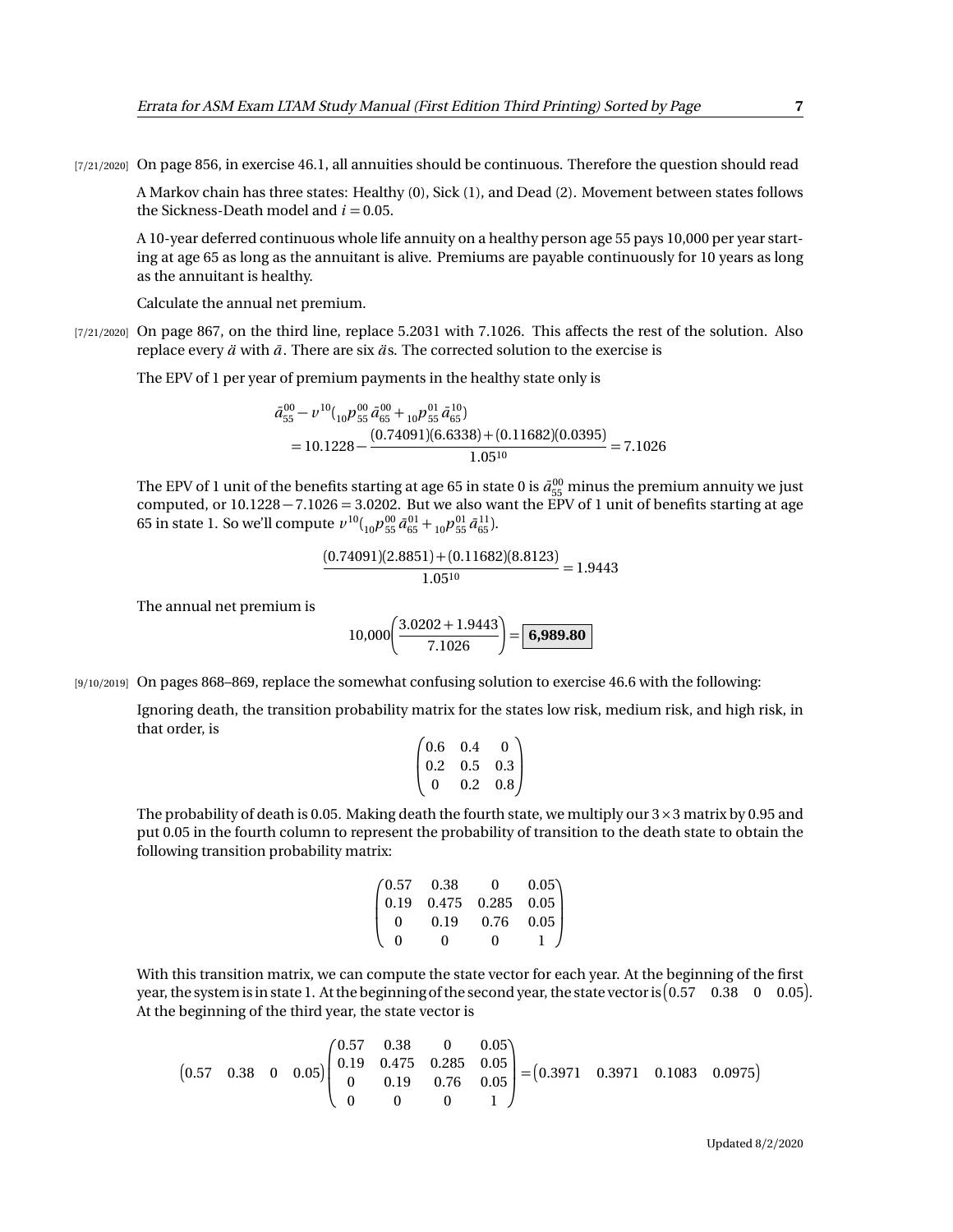Now we compute expected present value of losses. In each year, we multiply the probability of each start-of-year state by 0.95, since only survivors result in paid losses, and by 100, 300, or 1000 for states 1, 2, 3 respectively, and discount for the number of years at 6%. In year 1, we get 100(0.95)*/*1.06 = 89.62. In year 2, we get

$$
\frac{(0.57(100) + 0.38(300))(0.95)}{1.06^2} = 144.58
$$

In year 3, we get

$$
\frac{(0.3971(100) + 0.3971(300) + 0.1083(1000))(0.95)}{1.063} = 213.08
$$

The expected present value of losses over a three year period is  $89.62 + 144.58 + 313.08 = 447.28$ 

- [2/16/2020] On page 879, on the second line (expression (47.4)), change *a*¨ (12)11  $\frac{(12)11}{x + \frac{k+1}{12} \cdot n - \frac{k}{12}}$  to  $\frac{\ddot{a}^{(12)11}}{x + \frac{k+1}{12}}$  $x+\frac{k+1}{12}$ : $\overline{n-\frac{k+1}{12}}$
- [2/16/2020] On page 881, in Example 47B, change the first answer from 110,800 to 104,800
- [2/20/2020] On page 884, on the third line, put the subscript  $x$  on  $\tilde{A}^{ij}\colon \tilde{A}_x^{ij}.$
- [6/2/2020] On page 884, replace the second sentence of the solution to Example 47E, which starts with "For  $\bar{A}^{02}_{x+10}$ ", with

The annual cost of care is not included in the equation, since a whole life insurance does not pay any annuity benefits.

[7/21/2020] On page 884, after the third line of the solution to Example 47E, add:

Reentry to state 2 is possible by first going to state 1 and then to state 0, so  $\bar{A}^{22}_{x+t}$ , the EPV of an insurance that pays 1 upon reentry to state 2, is not 0. However,  $\mu_{x+t}^{02} = 0$ , so this does not affect the final formula.

On the fourth line, change  $\mu_{x+t}^{02} (1 - \bar{A}_{x+t}^{02})$  to  $\mu_{x+t}^{02} (1 + \bar{A}_{x+t}^{22} - \bar{A}_{x+t}^{02})$ .

- $(2/23/2020]$  On page 884, on the third line from the bottom, change  $0.05(\bar{A}^{24}_{x+10}-\bar{A}^{24}_{x+10})$  to  $0.05\bar{A}^{24}_{x+10}$
- $\bar{a}^{(6/2/2020)}$  On page 885, on the third line, change  $\bar{a}^{01}_{x+10}$  to  $\bar{a}^{10}_{x+10}$ .
- [9/21/2019] On page 885, on the third line of Example 47F, change "year death" to "year of death".
- [9/21/2019] On page 886, on the second line after "If we assume the death benefit is paid...", the left side of the equation is missing  $1 + i$  and should be  $\mathfrak{z}_t V^{(1)}(1+i)$ .
- [2/23/2020] On page 886, four lines from the bottom, change  $p_{x+2}^{(13)}$  to  $p_{x+2}^{13}$ .
- [7/21/2020] On page 887, on the third line of Example 47F, change "if the accelerated death benefit was not used," to "if the insured was never chronically ill;".
- $[6/4/2020]$  On page 896, in exercise 47.10, in statement (i), delete  $\bar{A}^{01}_{57} = 0.23645$ . In statement (ii), delete  $\bar{A}^{01}_{67} = 0.23645$ 0.33642.
- [6/5/2020] On page 897, in exercise 47.12, on the fourth line, add "if alive at that time" after "subsequent years".
- [6/5/2020] On page 897, in exercise 47.13, 2 lines from the end, delete "of".
- $_{[6/3/2020]}$  On page 904, in the solution to exercise 47.2, on the fifth line, change  $e^{-0.0105t}$  to  $e^{-0.105t}$ .
- [2/25/2020] On page 904, in the solution to exercise 47.2, on the last line, change  $A_1 + A_2$  to  $\frac{50,000(A_1 + A_2)}{8,0.15557}$  $\frac{1}{8.815557}$ .
- [9/21/2019] On page 904, in the solution to exercise 47.3, on the first line, a 36,500 is missing from the left side of the equation and 796.58 should be 756.58; the equation should read  $1.05^{-1/2}(36,500)\ddot{a}_{45:\overline{20}}^{01} = 1.05^{-1/2}(36,500)(0.02124) =$ 756.58. On the second line, change  $\bar{a}_{45:20]}^{00} + \bar{a}_{45:20}^{01}$  to  $\ddot{a}_{45:20]}^{00} + \ddot{a}_{45:20}^{01}$ .

Updated 8/2/2020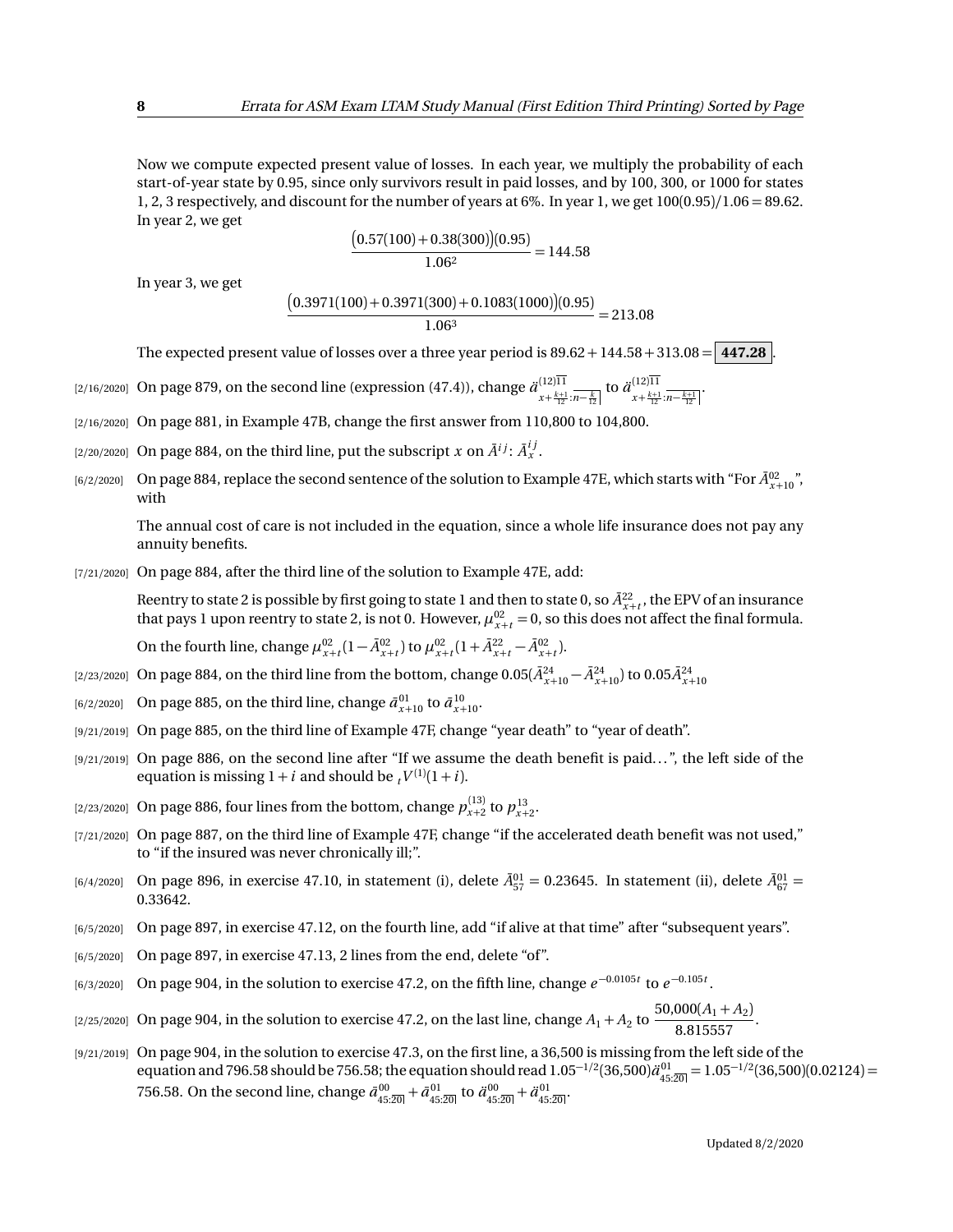## [6/4/2020] On page 906, replace the solution to exercise 47.10 with

We need  $\bar{A}_x^{01}$  and  $\bar{A}_x^{02}$  for  $x = 57,67$ .  $\bar{a}_x^{33}$  is the present value of a perpetuity, so it is  $1/0.05 = 20$ . Then  $\bar{a}^{03}_{x}$  is the EPV of an insurance that pays 20 if and when reaching state 3, so it equals 20 $\bar{A}^{03}_{x}$ . Similarly,  $\bar{a}^{\bar{0}2}_{x} = 20 \bar{A}^{02}_{x}$ . Also,  $\bar{a}^{01}_{x} + \bar{a}^{03}_{x}$  is the EPV of a perpetuity paying 1 per year if and when reaching state 1, so  $\bar{a}^{01}_x + \bar{a}^{03}_x = 20 \bar{A}^{01}$ . And  $\bar{a}^{00}_x + \bar{a}^{01}_x + \bar{a}^{02}_x + \bar{a}^{03}_x = 20$  since it is the present value of a perpetuity. Putting this all together:

$$
\bar{A}_{x}^{01} = \frac{\bar{a}_{x}^{01} + 20\bar{A}_{x}^{03}}{20} = \frac{\bar{a}_{x}^{01}}{20} + \bar{A}_{x}^{03}
$$
\n
$$
\bar{A}_{57}^{01} = \frac{2.18}{20} + 0.16344 = 0.27244
$$
\n
$$
\bar{A}_{67}^{01} = \frac{1.59}{20} + 0.20021 = 0.27971
$$
\n
$$
\bar{A}_{x}^{02} = \frac{20 - \bar{a}_{x}^{00} - \bar{a}_{x}^{01} - 20A_{x}^{03}}{20}
$$
\n
$$
\bar{A}_{57}^{02} = \frac{20 - 11.55 - 2.18 - 20(0.16344)}{20} = 0.15006
$$
\n
$$
\bar{A}_{67}^{02} = \frac{20 - 8.21 - 1.59 - 20(0.20021)}{20} = 0.30979
$$

The net premium is

$$
P = \frac{70,000\overline{A}_{57}^{01} + 100,000\overline{A}_{57}^{02} + 30,000\overline{A}_{57}^{03}}{\overline{a}_{57}^{00}} = \frac{70,000(0.27244) + 100,000(0.15006) + 30,000(0.16344)}{11.55} = 3374.892
$$

The reserve at time 10 is

$$
{}_{10}V^{(0)} = 70,000\bar{A}_{67}^{01} + 100,000\bar{A}_{67}^{02} + 30,000\bar{A}_{67}^{03} - P\ddot{a}_{67}^{00}
$$
  
= 70,000(0.27971) + 100,000(0.30979) + 30,000(0.20021) - 3374.892(8.21) = 28,857.14

- [6/5/2020] On page 907, in the solution to exercise 47.12, on the seventh line, delete "but we don't pay 10,000... at the end of the year."
- $_{\rm [7/19/2020]}$  On page 919, two lines below equation (48.6), change " $t^{\rm th}$  year" to " $k^{\rm th}$  year".
- $_{[1/14/2020]}$  On page 940, in the solution to exercise 48.29, on the third line, change  $_{k}p^{(_{1}45(0.004)\text{ to }}_{k}p^{(^{7)}_{45}(0.004) }$
- [7/21/2020] On page 974, in exercise 50.1, on the second line, change  $_4P_{50}^1$  to  $_4p_{50}^{\prime(1)}$ . On the third line, change  $_4p_{50}^2$  to  $_4p_{50}^{\prime(2)}$ . In exercise 50.2, on the fourth line, change  $p_x^2$  to  $p_x^{\prime(2)}$ .
- [7/19/2020] On page 995, in the solution to exercise 51.6, on the first line, change  $_3p_0^{\prime(j)}$  to  $_2p_0^{\prime(j)}$ .
- [7/21/2020] On page 1004, on the second line of the solution to Example 52D, replace the clause after the semicolon with

in the absence of decrement 1, 30% of the population at time 0 is decremented at time 1 by decrement 2.

- [5/24/2019] On page 1030, in the solution to exercise 53.17, on the second line, delete the first left parenthesis in the first exponent.
- [7/21/2020] On page 1073, in the solution to exercise 56.16, on the second line, change  $5p_{90:90}^{-1}$  to  $5q_{90:90}^{-1}$ .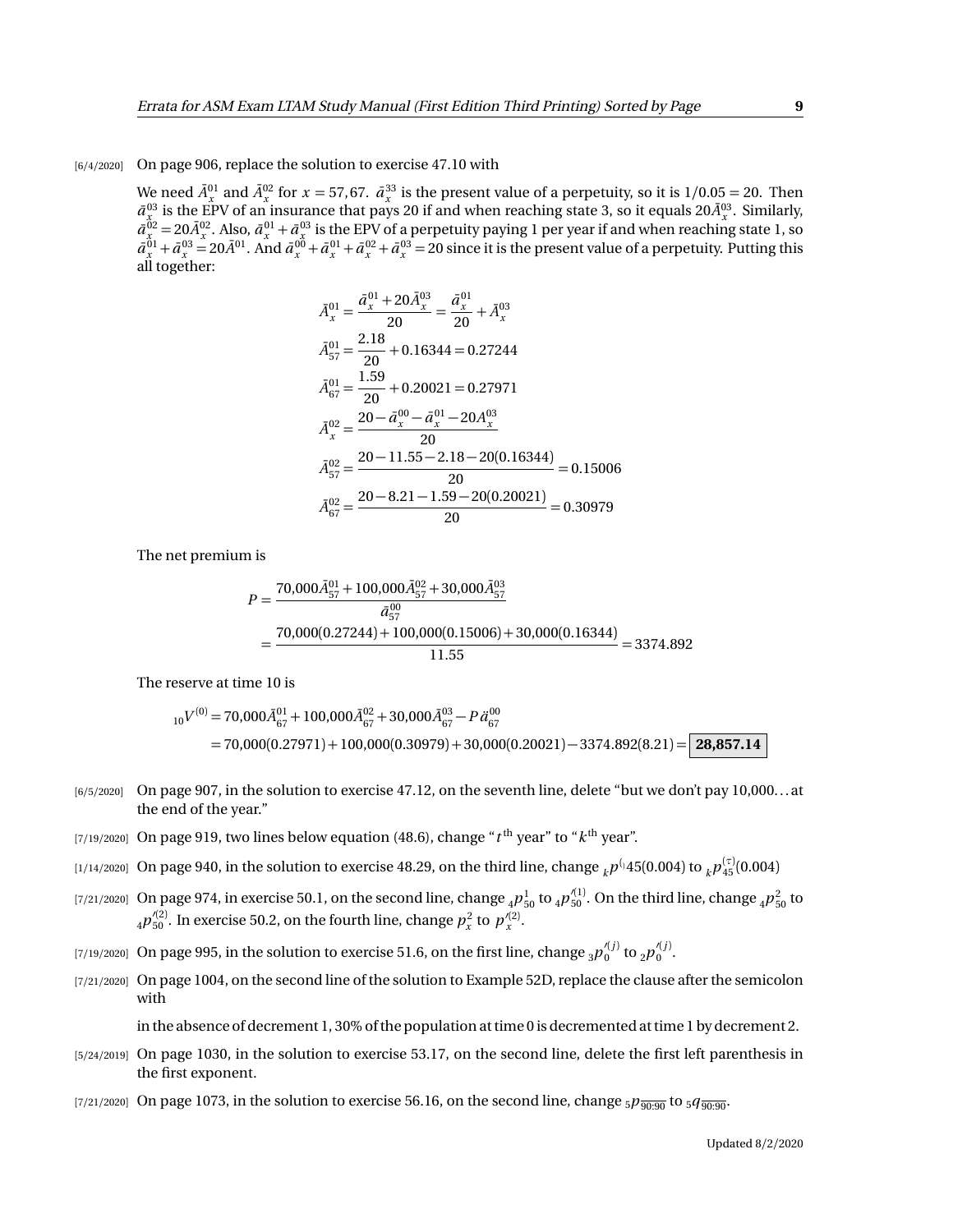- [7/21/2020] On page 1105, in exercise 58.16(ii), change  $i = 0.05$  to  $\mu = 0.05$ .
- $[2/9/2020]$  On page 1121, in the solution to exercise 59.2, on the first line, change "(iI) and (iii)" to "(i) and (iii)".
- [2/9/2020] On page 1126, on the second line under "Non-independent lives", add a period after the second integral before "For".
- [2/10/2020] On page 1132, in exercise 60.6, on the second line, change "annual" to "Annual".
- [7/22/2020] On page 1155, in the solution to exercise 60.39, on the first line, change <sub>10|10</sub> $q_{30:40}$  to <sub>10|10</sub> $q_{30:40}$ .
- $\lbrack 2/13/2020\rbrack$  On page 1158, in the solution to exercise 60.48, on the last line, change  $\mathbf{E}[X]$  to  $\mathbf{E}[Z]$ .
- [10/8/2019] On page 1239, on the fourth line, change "mortality stdy" to "mortality study".
- [10/8/2019] On page 1277, change the summation index in equation (68.1) to " $j \mid y_j \le t$ ".
- [7/22/2020] On page 1294, in the solution to exercise 68.25, on the first line, replace "eq:VarSnextrap" with "(68.6)".
- [7/22/2020] On page 1299, on line 5 of the second paragraph, change "survival survivals" to "survival probabilities".
- [10/8/2019] On page 1300, four lines below the table, change "(64-10,67-7,s)" to "(64-10,67-2,s)".
- [3/7/2020] On page 1327, 3 lines above Section 70.1, delete one of the two "benefit" s.
- [3/8/2020] On page 1329, on the first line, add "to" before "estimate".
- [9/10/2019] On page 1331, one line above Example 70G, change " $d_{x}^{(}$   $j$ )-type" to " $d_{x}^{(j)}$ -type".
- [3/9/2020] On page 1331, on the first two lines of Example 70G, change "death, withdrawal, disability, and retirement" to "withdrawal, disability, retirement, and death".
- [3/9/2020] On page 1333, on the fifth line, change 17 to 27.
- [9/26/2019] On page 1346, replace the solution to exercise 70.13 with

The number of lives leaving the job in between 2 and 4 years is  $l_{42}^{(\tau)} - l_{44}^{(\tau)} = 152{,}631.0 - 137{,}656.1 =$ 14,974.9. Of those, *i*42+*i*<sup>43</sup> = 148.8+141.3 = 290.1 leave due to disability. The quotient is 290.1*/*14,974.9 =  $|0.019372|$ 

[7/22/2020] On page 1347, replace the solution to exercise 70.18 with

We need to calculate the probability of retirement at each age. From the wording of the retirement probabilities, we are given independent associated single decrements that happen one after the other. So we calculate probability of survivors to age 63, multiply that by 10% to get retiree count, subtract that, and then do the same at age 64. In the following table, all  $l_x$  and  $q_x$  are from the Standard Ultimate Life Table, and "non-retirement probability" is the probability of survival to the indicated age and not retiring at that age.

| Age<br>$\boldsymbol{x}$ | Survivorship<br>probability<br>$x-45p_{45}^{(\tau)}$         | Retirement<br>probability<br>$x-45 q_{45}^{(r)}$ | Non-retirement<br>probability                               |
|-------------------------|--------------------------------------------------------------|--------------------------------------------------|-------------------------------------------------------------|
| 63                      | 95,534.4<br>$l_{63}$<br>99,033.9<br>$l_{45}$<br>$= 0.964664$ |                                                  | $0.1(0.964664) = 0.096466$ $0.964664 - 0.096466 = 0.868197$ |
| 64                      | $0.868197p_{63} = 0.868197(1 - 0.004730)$<br>$= 0.864091$    |                                                  | $0.1(0.864091) = 0.086409$ $0.864091 - 0.086409 = 0.777682$ |
| 65                      | $0.777682p_{64} = 0.777682(1 - 0.005288)$<br>$= 0.773569$    | 0.773569                                         |                                                             |

Updated 8/2/2020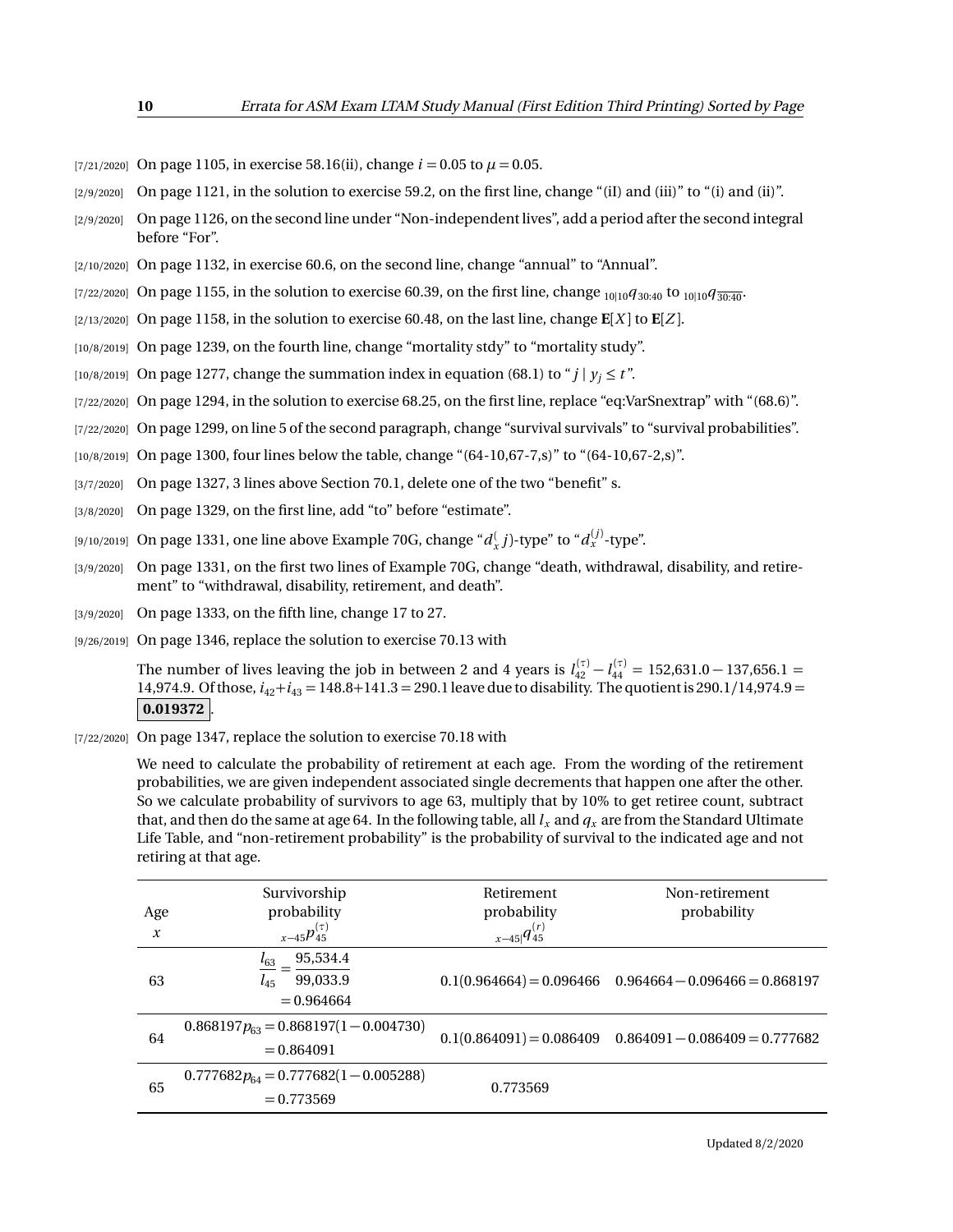The annual payment under the pension is  $(10)(0.02)(100,000) = 20,000$  before reduction for early retirement.

We use the values of  $\ddot{a}_x$ ,  $x = 63,64,65$  found in the Standard Ultimate Life Table for the retirement annuity values. The following table lists the factors we use:

| Age | Reduction<br>Factor | Retirement<br>Probability | ä.      | Discount<br>Factor |
|-----|---------------------|---------------------------|---------|--------------------|
| 63  | 0.8                 | 0.086820                  | 14.1151 | $1/1.05^{18}$      |
| 64  | 0.9                 | 0.077768                  | 13.8363 | $1/1.05^{19}$      |
| 65  | 1.0                 | 0.773569                  | 13.5498 | $1/1.05^{20}$      |

The expected present value of the retirement benefit is

$$
20,000\bigg(\frac{(0.8)(0.096466)(14.1151)}{1.05^{18}}+\frac{(0.9)(0.086409)(13.8363)}{1.05^{19}}+\frac{(0.773569)(13.5498)}{1.05^{20}}\bigg)=\boxed{\textbf{96,577.88}}
$$

- [3/20/2020] On page 1352, on the fourth line of the solution to Example 71C, change 94.020.3 to 94.579.7.
- [3/21/2020] On page 1352, two lines after the displayed line ending with the highlighted answer 3116.27, change 1.22194 to 2.66952.
- [10/6/2019] On page 1353, in Example 71D(vi), change "for each year before age 65" to "for each year or fraction of a year before age 65".
- [10/12/2019] On page 1355, in both figures, change "Age" to "Service".
- [7/6/2020] On page 1356, on the second line after Table 71.1, delete "to" between "may" and "use".
- $[7/22/2020]$  On page 1357, in exercise 71.3, replace (iii) with

The expected amount of money that the plan will pay during the year for exit benefits is 10,105.

 $[7/6/2020]$  On page 1358, in exercise 71.5, add the following statement after (v):

(vi) There are no exits from the pension plan within the first 10 years of service.

- [3/22/2020] On page 1362, in the solution to exercise 71.2, on the first line, change "calculating" to "calculated".
- [3/23/2020] On page 1364, in the solution to exercise 71.13, on the fourth line, change "6%" to "5%".
- $[3/24/2020]$  On page 1367, one line after equation (72.1), change  $a_B(x, t)$  to  $\ddot{a}_B(x, t)$ .
- [9/10/2019] On page 1368, in equations (72.4) and (72.5), change the summation index from *i* tp *t* :  $\sum_{n=1}^{65-x}$
- [3/24/2020] On page 1368, two lines below equation (72.4), change  $(1 + (i^*)^t)$  to  $(1 + i^*)^t$ .
- [9/10/2019] On page 1371, on the line below equation (72.3), add a  $-1$ :

where 
$$
i^* = \frac{1+i}{c(1+j)} - 1
$$
.

In equations (72.4) and (72.5), change the summation index from *i* tp *t* : 65 X−*x*  $t = 0$ 

[7/9/2020] On page 1375, in the solution to exercise 72.5, on the third line, the fraction should be inverted; change 1.04  $\frac{1.04}{1.005(1.05)}$  to  $\frac{1.005(1.05)}{1.04}$  $\frac{1.04}{1.04}$ .

 $t = 0$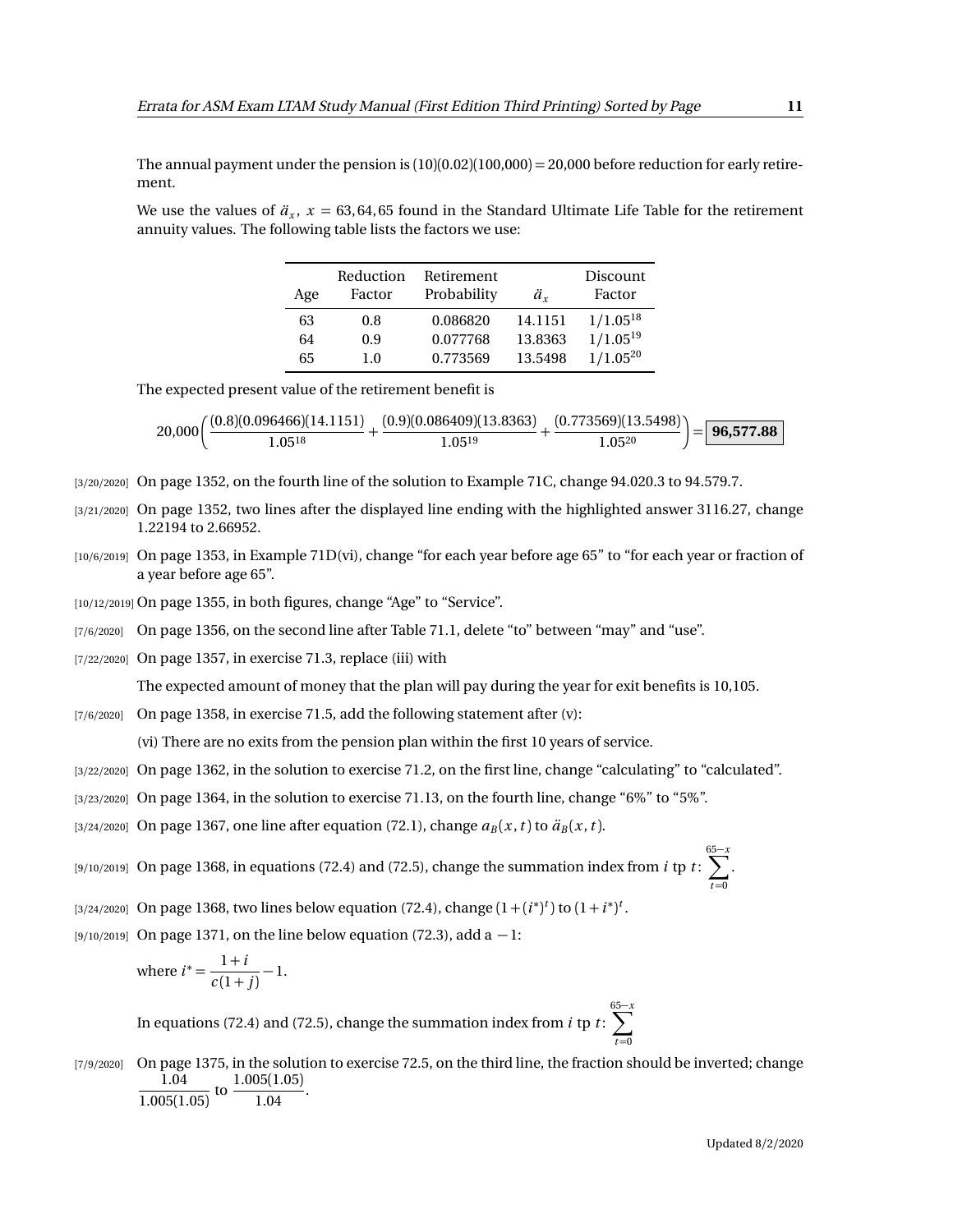- [3/27/2019] On page 1379, on the last line of the fourth paragraph, change "higher of lower" to "higher or lower".
- [9/10/2019] On page 1380, one line above Example 70G, change " $d_{x}^{(}$   $j$ )-type" to " $d_{x}^{(j)}$ -type".
- [3/28/2020] On page 1383, on the second line of the page, change "year *t* " with "year *k*".
- [9/10/2019] On page 1385, on the second line below the heading **DPP**, change = to ≥:

$$
\sum_{k=0}^m \Pi_k \, \upsilon^k \geq 0
$$

- [3/31/2020] On page 1386, two lines from the bottom, change "the each" to "each" (delete "the").
- [4/6/2020] On page 1401, in the solution to exercise 73.20, on the fourth line, change −80 to 80.
- [4/15/2019] On page 1406, in Table 74.1, the expense gain formula should split withdrawal settlement expenses  $(E_k^{(w)})$  and death settlement expenses  $(E_k^{(d)})$ :

$$
(e_k^* - e_k')(1+i) + q_{x+k-1}^{(d)}(E_k^{(d)*} - E_k^{(d)}) + q_{x+k-1}^{(w)}(E_k^{(w)*} - E_k^{(w)})
$$

- $[9/10/2019]$  On page 1412, in the solution to exercise 74.8, 3 lines from the end, change  $(15-10)$  to  $(10-15)$ .
- [7/22/2020] On page 1417, in exercise 75.8, change 0.002*k* to 0.002*j*.
- [4/5/2019] On page 1470, in question 5, add to statement (ii):  $q_{50} = 0.00592$ .
- [4/14/2019] On page 1482, in question 6(c), change 100,300 to 116,500.
- [7/22/2020] On page 1489, in question 2(c), change 26 to 16.
- $[7/22/2020]$  On page 1507, in question 20(i), change "years" to "year".
- $[2/27/2019]$  On page 1509, on the line before question 5(c), change 6% to 5%. On the first line of question 5(c), change 270 to 410.
- $[7/22/2020]$  On page 1518, in qeustion 4(b), on the third line, change "1.3" to "1.2".
- $[7/22/2020]$  On page 1519, in question 6(b), delete ",using  $i=0.06$ ". In question 6(f), change "It" to "it".
- [7/19/2020] On page 1526, in question B1(iii), change 10,000,000 to 100,000.
- [10/31/2019] On page 1537, in question 6, on the ninth line, change "to not" to "do not".
- [7/22/2020] On page 1538, in question 4(e), change "(c)" to "(d)".
- [10/6/2019] On page 1565, in question 20(iv), change the last sentence to "The benefit is reduced by 8
- $[8/30/2019]$  On page 1566, in question 2(b)(ii), change "healthy" to "sick".
- $[7/22/2020]$  On page 1568, in the schematic diagram, change "4" in the Dead box to "3".
- $_{[7/22/2020]}$  On page 1573, in question 9, change the headings in the table from  $d_j, x_j, u_j$  to  $n_j, d_j, w_j$  respectively.
- $(10/19/2019)$  On page 1590, in the solution to question 3(b), on the third line, change  $100\ddot{a}_{60}$  to  $100\ddot{a}_{60}$ .
- $[2/3/2019]$  On page 1592, in the solution to question  $4(e)$ , 4 lines from the end, change 95.2510 to 113.7567. Change the third line from the end to
	- Multiplying by  $i/\delta$ , we get 1.0248(113.7567) = 116.58
- [2/6/2019] On page 1592, in the solution to question 5(b), change the final answer to 0.005215.
- $[2/13/2019]$  On page 1593, in the solution to question 6(b), change the final answer to 35,378.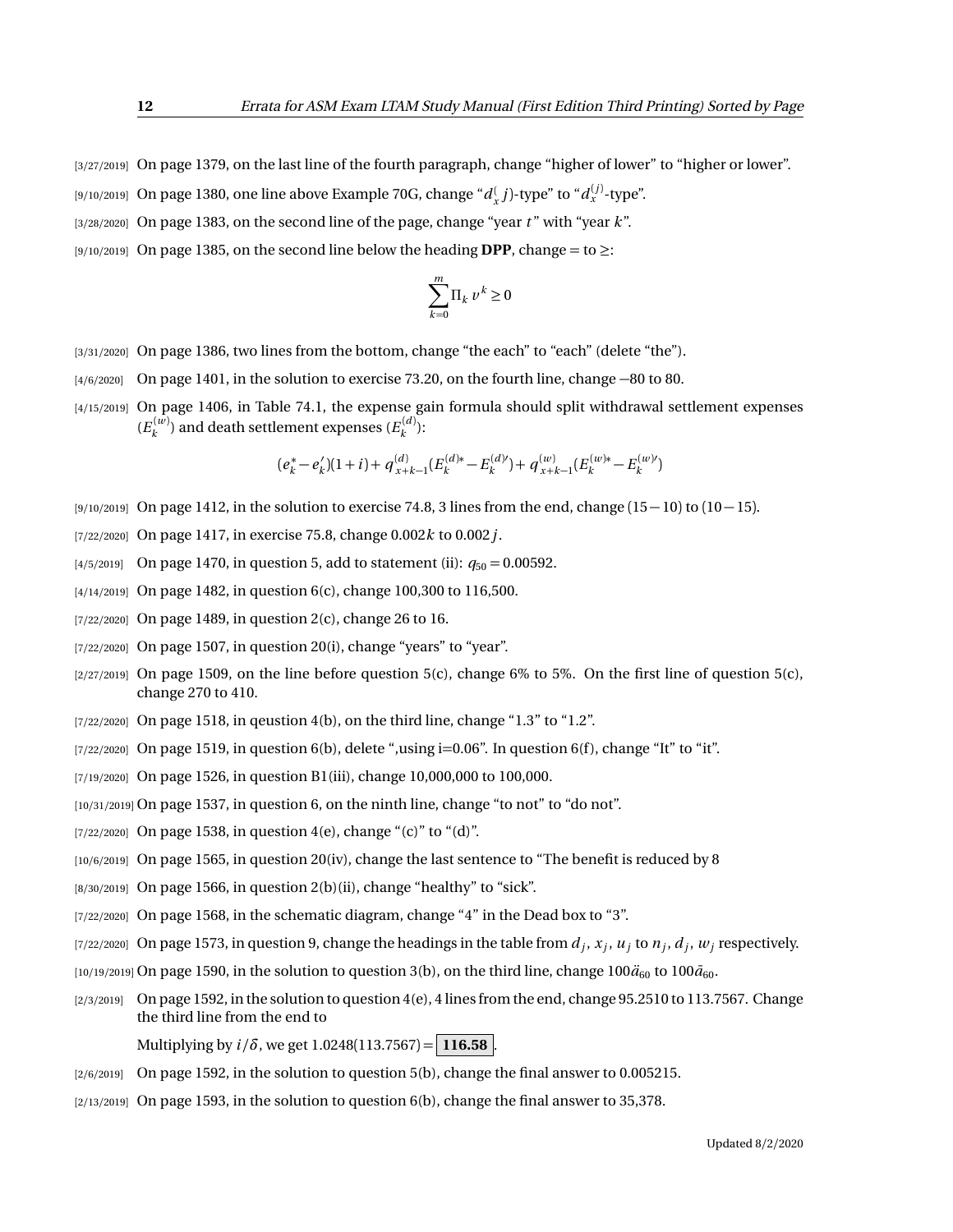$(2600 - 556)(1.05) - 0.00763(100,000) - (1 - 0.00763)(-1822.83) =$  **3192.12** 

[7/22/2020] On page 1617, on the last line of the page, change "MLC" to "LTAM".

 $[4/14/2019]$  On page 1599, in the solution to question 1(e), change the second line to

[7/22/2020] On page 1623, in the solution to question 2(a), on the first line, change  $-26\ddot{a}_{55}$  to  $-16\ddot{a}_{55}$ . In the solution to question 2(b), change the last two lines to

$$
258.2065 - 15.57760G = 0
$$

so  $G = 16.5755$ .

- [7/22/2020] On page 1635, at the end of the solution to question 2(a), delete the stray "S".
- $[7/22/2020]$  On page 1636, in the solution to question 3(b), change the last two lines to

$$
1000(8.10782) + (x - 1000)(8.10782 - 7.9555) = 7955.5 + 0.1523x
$$

The total EPV is  $14,321.1 + 2.7562x$ . Equating to 17,599.7, we get  $x = 1189.5$ 

 $[7/22/2020]$  On page 1637, in the solution to question  $4(c)$ , on the first line, change 0.01054575 to 0.010882986. On the last line, remove the framed shaded box from 9.9409 and add the following line after that line:

$$
10,000_{2}|\ddot{a}_{66}=\boxed{99,409}
$$

 $_1$ 10/12/2019] On page 1650, in the solution to question 2, 2 lines from the end of the page, insert "Var" before  $(S_n(y_k)].$ 

 $[4/24/2019]$  On page 1652, in the solution to question 6(e), replace the last 3 lines with

$$
116,545(1.05^20) + 4,621,746k = 0.5(210,685)(10.65)
$$
  

$$
309,229 + 4,621,746k = 1,121,897
$$

Solving for  $k$ , we get  $\boxed{0.17584}$ 

[10/12/2019] On page 1652, the solution to question 8 has several errors. Replace everything after the third line with:

$$
{}_{19}E_{51} = \frac{{}_{20}E_{50}(1.05)}{1 - q_{50}} = \frac{0.34824(1.05)}{1 - 0.001331} = 0.36609
$$
  

$$
{}_{19}i\ddot{a}_{51} = {}_{19}E_{51}\ddot{a}_{70} = (0.36609)(12.0083) = 4.3962
$$
  

$$
\pi = \frac{A_{51}}{\ddot{a}_{51} + {}_{19}i\ddot{a}_{51}} = \frac{197.80}{16.8461 + 4.3962} = 9.3116
$$

Now we calculate the reserve prospectively.

$$
{}_{10|}\ddot{a}_{60} = {}_{10}E_{60}\ddot{a}_{70}
$$
  
= (0.57864)(12.0083) = 6.9485  

$$
{}_{10}V = 1000A_{60} - \pi(\ddot{a}_{60} + {}_{10}|\ddot{a}_{60})
$$
  
= 290.28 - 9.3116(14.9041 + 6.9485) = 86.7970

[7/22/2020] On page 1661, replace the solution to question 6(b) with

The EPV at age 65 of the life annuity-due is  $137,315.6\ddot{a}_{65} = 137,315.6(13.5498) = 1,860,600$ . Discounting to age 35,

 $1,860,600_{30}E_{35} = 1,358,999(0.61069)(0.35994) = |$ **408,982**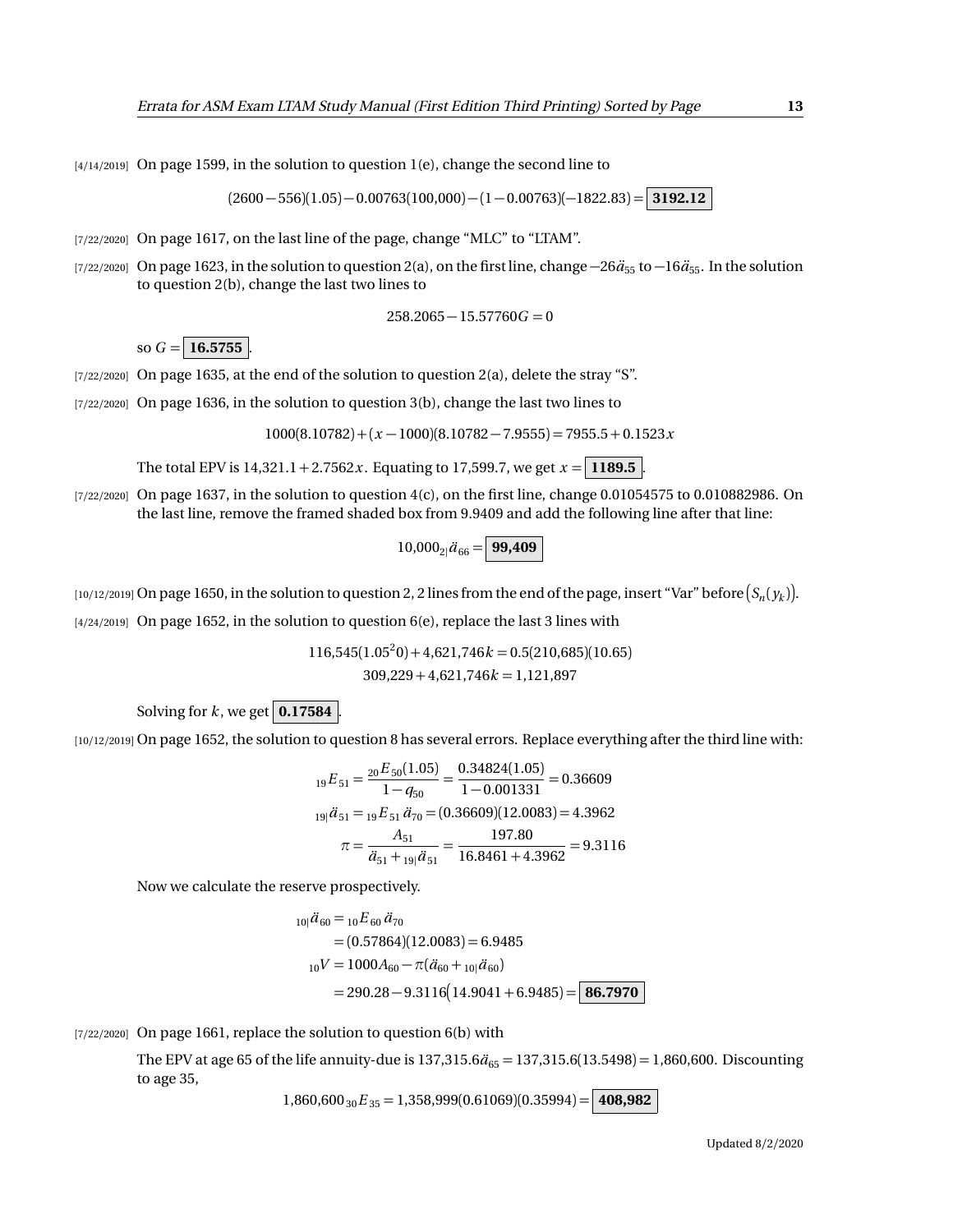[7/22/2020] On page 1668, replace the solution to question 19 with

We need to calculate the present value of exit benefits. Three times salary is 180,000.

$$
\frac{180,000q_{40}}{(1+i)^{0.5}} = \frac{180,000(0.000527)}{1.05^{0.5}} = 92.57
$$

The normal contribution is

62,537 
$$
v p_{40}
$$
 + 92.57 - 55,647 = 62,537  $\bigg( \frac{1 - 0.000527}{1.05} \bigg)$  + 92.57 - 55,647 = 3973 (D)

 $[7/19/2020]$  On pages 1668–1669, replace the solution to question 1(b)–(c) with

(b)  $_2p_{40}$  in Standard Ultimate Life Table is  $l_{42}/l_{40} = 99,229.8/99,338.3$ . In your table,  $\mu$  is 0.0001 lower, so

$$
{}_{2}p_{40} = \left(\frac{99,229.8}{99,338.3}\right) e^{0.0001(2)} = 0.999108
$$

Select mortality is that probability raised to the 0.8, or  $0.999108^{0.8} = 0.999286$ . Working backwards from  $l_{42}$ , we get  $l_{[40]} = 99,448.3/0.999286 =$  **99,519.4** 

(c) It's easier to work with annuity factors than directly with premium factors. Note that  $d = 1 - v =$ 0.05.

$$
\ddot{a}_{[41]+1} = \frac{1}{P_{[41]+1} + d} = \frac{1}{0.003 + 0.05} = 18.86792
$$

Do recursion to 43, then to 42, then to  $[40]+1$ .

$$
p_{[41]+1} = (p_{42}^{\text{SULT}} e^{0.0005})^{0.8} = ((1 - 0.000608)e^{0.0001})^{0.8} = 0.999594
$$
  
\n
$$
\ddot{a}_{43} = \frac{\ddot{a}_{[41]+1} - 1}{v p_{[41]+1}} = \frac{17.86792}{0.95(0.999594)} = 18.81599
$$
  
\n
$$
p_{42} = p_{42}^{\text{SULT}} e^{0.0001} = (1 - 0.000608)e^{0.0001} = 0.999492
$$
  
\n
$$
\ddot{a}_{42} = 1 + v p_{42} \ddot{a}_{43} = 1 + (0.95)(0.999492)(18.81599) = 18.86611
$$
  
\n
$$
p_{[40]+1} = (p_{41}^{\text{SULT}} e^{0.0001})^{0.8} = ((1 - 0.000565)e^{0.0001})^{0.8} = 0.999628
$$
  
\n
$$
\ddot{a}_{[40]+1} = 1 + (0.95)(0.999628)(18.86611) = 18.91613
$$
  
\n
$$
P_{[40]+1} = \frac{1}{\ddot{a}_{[40]+1}} - d = \frac{1}{18.91613} - 0.05 = \boxed{0.002865}
$$

- $[7/22/2020]$  On page 1671, in the solution to question 5(a) and 5(b), change 3195.1 to 319.51 in the two places it appears.
- [10/31/2019] On page 1674, in the solution to question 2, on the fifth and seventh lines, replace 23,748 with 24,798.
- [7/22/2020] On page 1677, in the solution to question 14, replace the answer key **(D)**with **(C)**. Also correct the answer key on page 1674.
- [7/22/2020] On page 1678, in the solution to question 17, replace the answer key **(E)** with **(B)**. Also correct the answer key on page 1674.
- [10/31/2019] On page 1683, in the solution to question 6(b), change the final answer from 175,194.6 to 36,584.02.
- [7/22/2020] On page 1695, in the solution to question 6: